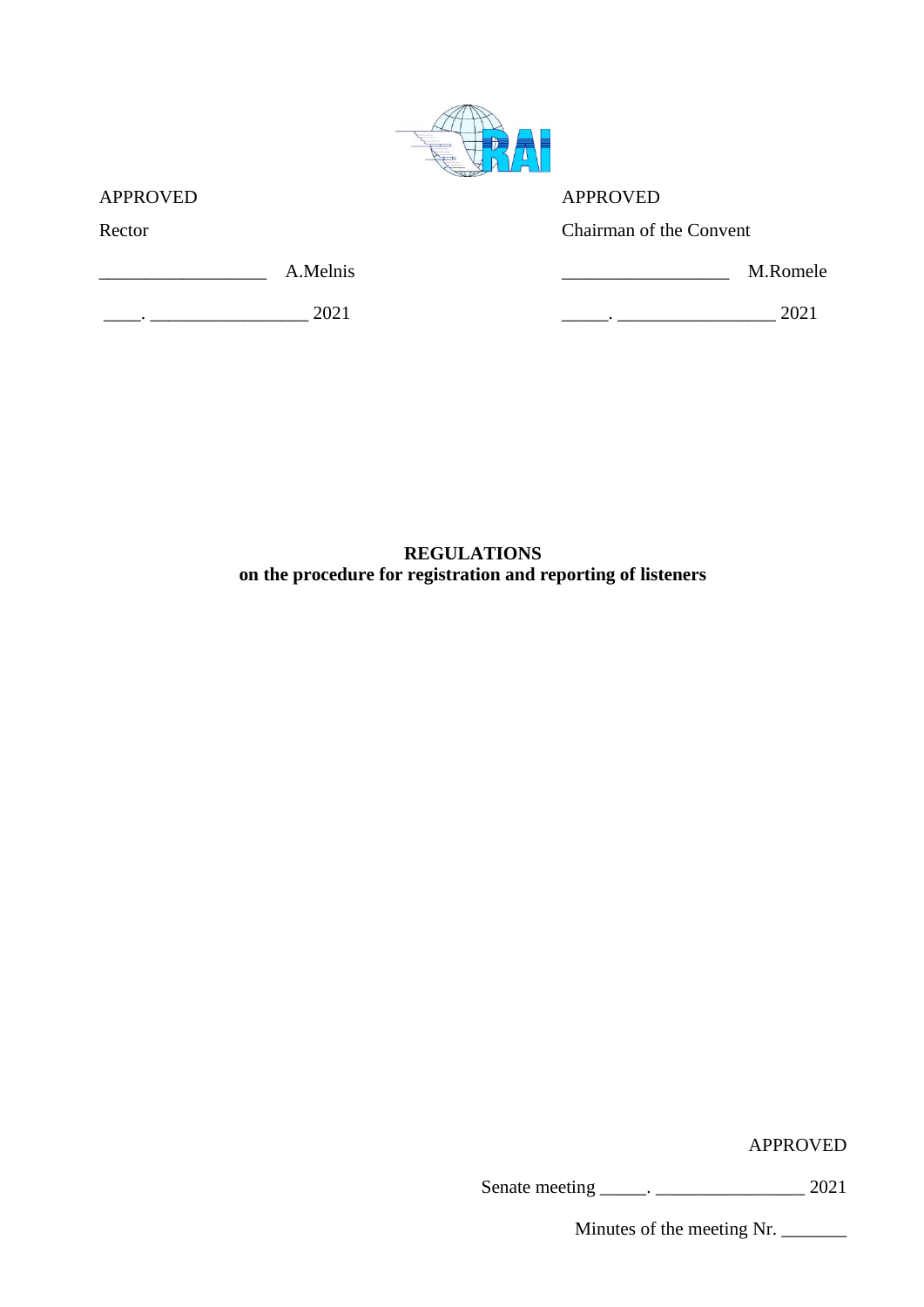## **GENERAL PROVISIONS**

- 1. The listener is a foreign student who, on the basis of the Study Agreement for natural or legal persons (hereinafter - the Agreement), is registered for the acquisition of a specific RIGA AERONAUTICAL INSTITUTE (hereinafter - RAI) study program and fulfills the academic obligations of the study courses.
- 2. The enrollment of a student in the listeners of the RAI study course takes place by the order of the RAI Rector after concluding a bilateral agreement, the tuition fees specified in the agreement for the current study year and the receipt of the deposit money. Cash deposit is a part of the tuition fee in the amount of 1000 EUR, which remains for the entire study period and is credited as a part of the fee at the beginning of the 7th semester. Aim: to promote the student's motivation for successful acquisition of courses until the graduation of the program and obtaining a diploma.
- 3. RAI does not return the cash deposit: 3.1. If the listener does not continue to process the documents for visa or temporary residence permit (hereinafter – TRP) receipt for any reason after receiving an invitation from RAI; 3.2. If the student is disenrolled in the period up to the 7th semester (evaluating each case individually).
- 4. The RAI Study Department registers the listener, prepares the personal file and stores it until it is transferred to the RAI archive.
- 5. The listener fulfills the academic obligations of the RAI study course, participates in lectures, laboratory works, he/she can use the services of RAI library and computer classrooms.
- 6. If the student has participated in the study process as a listener of the RAI study course, when he is enrolled as a student, all previously obtained successful assessments are credited.
- 7. The directors of the study programs inform the study department about the participation of the listeners in the study course, as well as prepare reports on enrollment/disenrollment.
- 8. The preparation of individual protocols and the entry of progress in the RAI information system shall be ensured by the Vice-Rectorate and the Study Department in accordance with the established procedures.
- 9. The listener can receive a certificate of passed examinations and tests from RAI.
- 10. The matriculation of a student, when he/she is transferred from the listeners to the students of the RAI study course, takes place within 6 months after signing the bilateral agreement and submitting the RAI invitation to apply for a TRP according to the legislation of the Republic of Latvia as well as after paying the tuition fee for the current study year as specified in the Agreement, payment of the cash deposit and receipt of a positive decision of the OCMA on the issuance of TRP.
- 11. If the listener has not used within specified time period the OCMA approved application which has been sent for the transfer of documents for the receipt of TRP or, after its expiration, has not requested RAI repeatedly that the application is again submitted for approval to OCMA, the contract is terminated and RAI withholds 100% of the deposit.